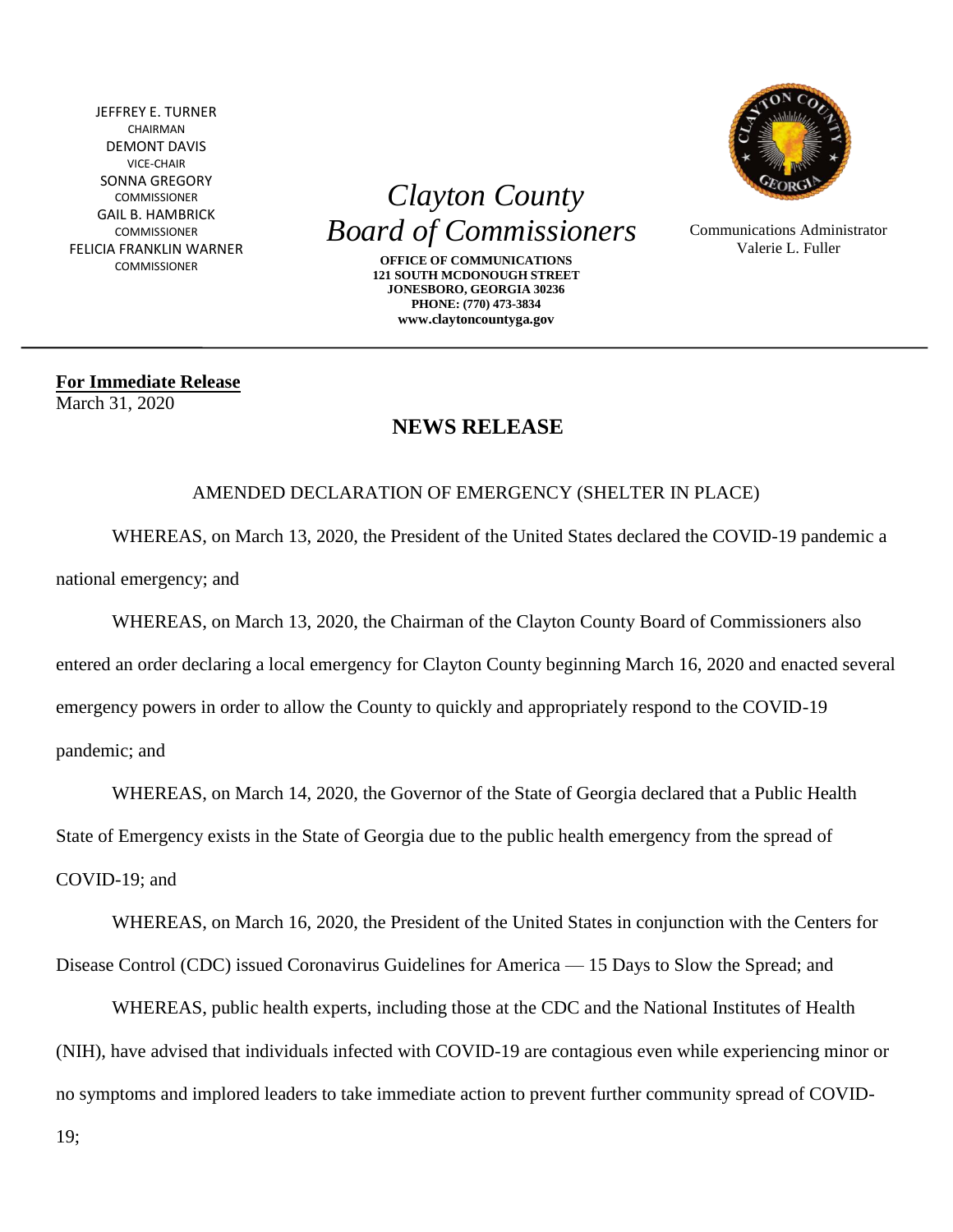WHEREAS, preventing and slowing community spread of COVID-19 provides health systems additional time to obtain personal protective equipment necessary to protect health care workers and medical equipment necessary to treat COVID-19, and is therefore vital to the health of the nation;

WHEREAS, the Centers for Disease Control and Prevention ("CDC") has described the symptoms of COVID-19 as including fever, cough and shortness of breath which may occur 2-14 days after exposure (www.cdc.gov/COVID19-symptoms) and has recommended maintaining physical separation of no less than six (6) feet between persons and urged that any gathering of over 10 people be discontinued or prohibited (www.cdc.gov/coronavirus/2019- ncov/community/retirement/guidance-retirement-response.html)

WHEREAS, public health experts have issued guidelines which also include a recommendation that communities with evidence of community transmission consider closing restaurants, food courts, gyms and other indoor and outdoor venues where groups of people congregate; and

WHEREAS, on March 23, 2020, the Governor issued Executive Order No. 03.23.20.01, which requires the Department of Public Health to order that certain specific higher risk populations to isolate, quarantine, or shelter in place for fourteen (14) days; and

WHEREAS, Executive Order No. 03.23.20.01 further orders that no business, establishment, corporation, non-profit corporation, or organization shall allow more than ten (10) persons to be gathered at a single location if such gathering requires persons to stand or be seated within six (6) feet of any other person; and

WHEREAS, according to the Georgia Department of Public Health COVID-19 update at noon on March 31, 2020, Georgia now has 3,817 confirmed cases of COVID-19, including 95 confirmed cases in Clayton County; and

WHEREAS, according to the Georgia Department of Public Health COVID-19 update, 108 individuals in Georgia have died and 818 have been hospitalized after contracting COVID-19; and

WHEREAS, the Centers for Disease Control and Prevention (CDC) indicates that there is evidence of widespread community transmission in Georgia; and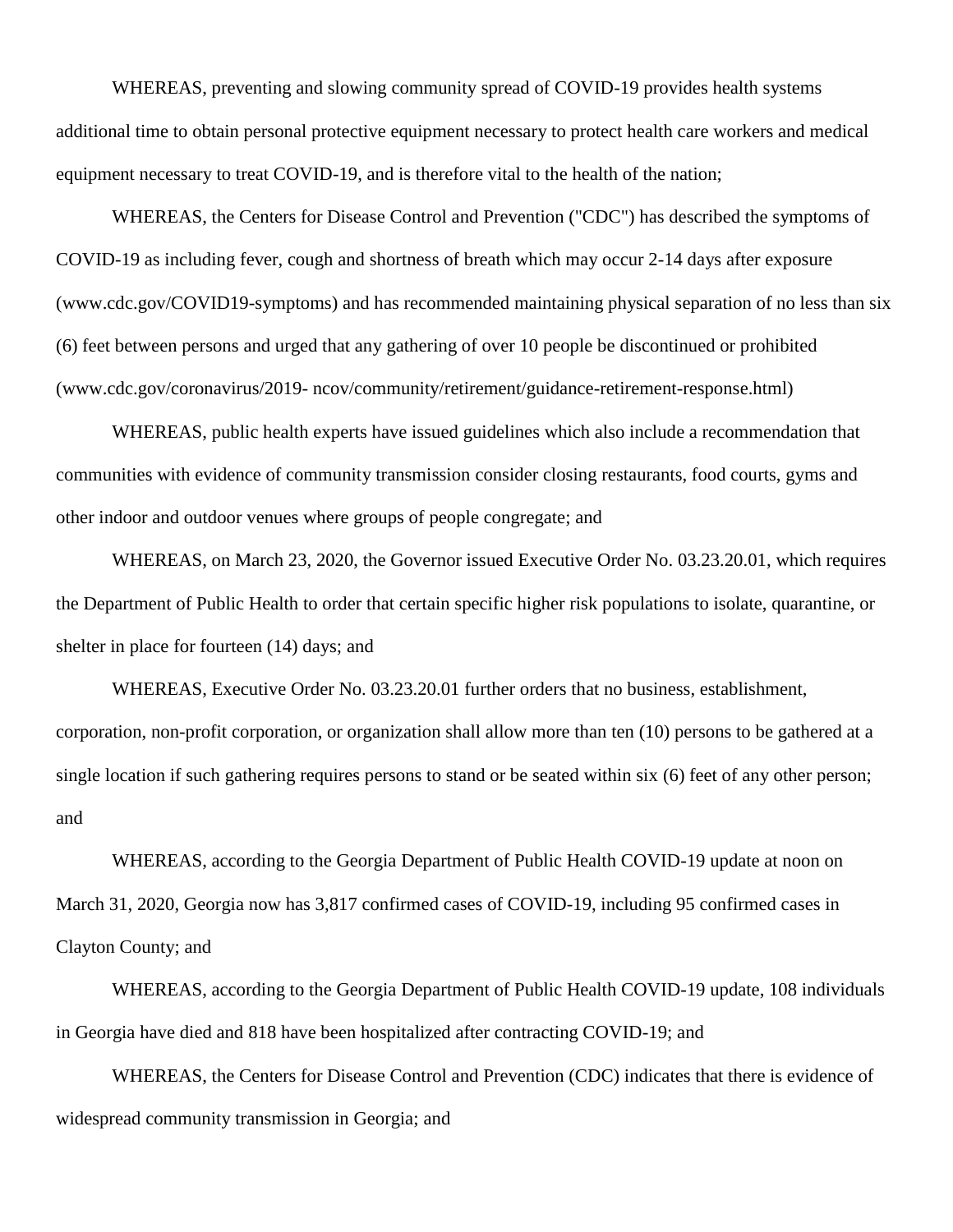WHEREAS, at least one study indicates that the peak number of deaths in Georgia will not occur until on or near April 23, 2020; and

WHEREAS, if COVID-19 continues to spread in Clayton County, it may greatly strain the resources and capabilities of county government, municipal governments, and local public health agencies that provide essential services, including services for containing and mitigating the spread of COVID-19; and

WHEREAS, pursuant to Section 34-4(b)(4)(d)(10) of the Code of Clayton County, the Chairman of the Board of Commissioners has the ability to exercise such powers as may be deemed necessary to promote and secure the safety and protection of the civilian population during an emergency; and

WHEREAS, pursuant to Section 34-9(a) of the Code of Clayton County, the Chairman of the Board of Commissioners may institute a curfew when it is determined necessary to protect and safeguard the people and the property of the County; and

WHEREAS, one of the purposes of the Georgia Emergency Management Act of 1981 is to confer upon the Governor and the executive heads of the governing bodies of the political subdivisions of the state emergency powers; and

WHEREAS, pursuant to O.C.G.A. Section 38-3-28, Clayton County is authorized to make, amend, and rescind orders, rules, and regulations as necessary for emergency purposes and to supplement carrying out the emergency management laws not inconsistent with executive orders implemented by the Governor; and

WHEREAS, there continues to exist emergency circumstances as a result of COVID-19 within the geographical boundaries of Clayton County requiring extraordinary and immediate corrective actions for the protection of the health, safety, and welfare of the residents of Clayton County; and

WHEREAS to prevent or minimize illness and/or injury to people resulting from the COVID-19 pandemic, consistent with Executive Order 03.23.20.01 issued by the Governor, it is necessary to take certain actions, including but not limited to, the social distancing measures set forth herein; and

WHEREAS, based upon available information from the CDC, the Georgia Department of Public Health, and County health partners concerning the spread of COVID-19 and available resources, it is necessary to that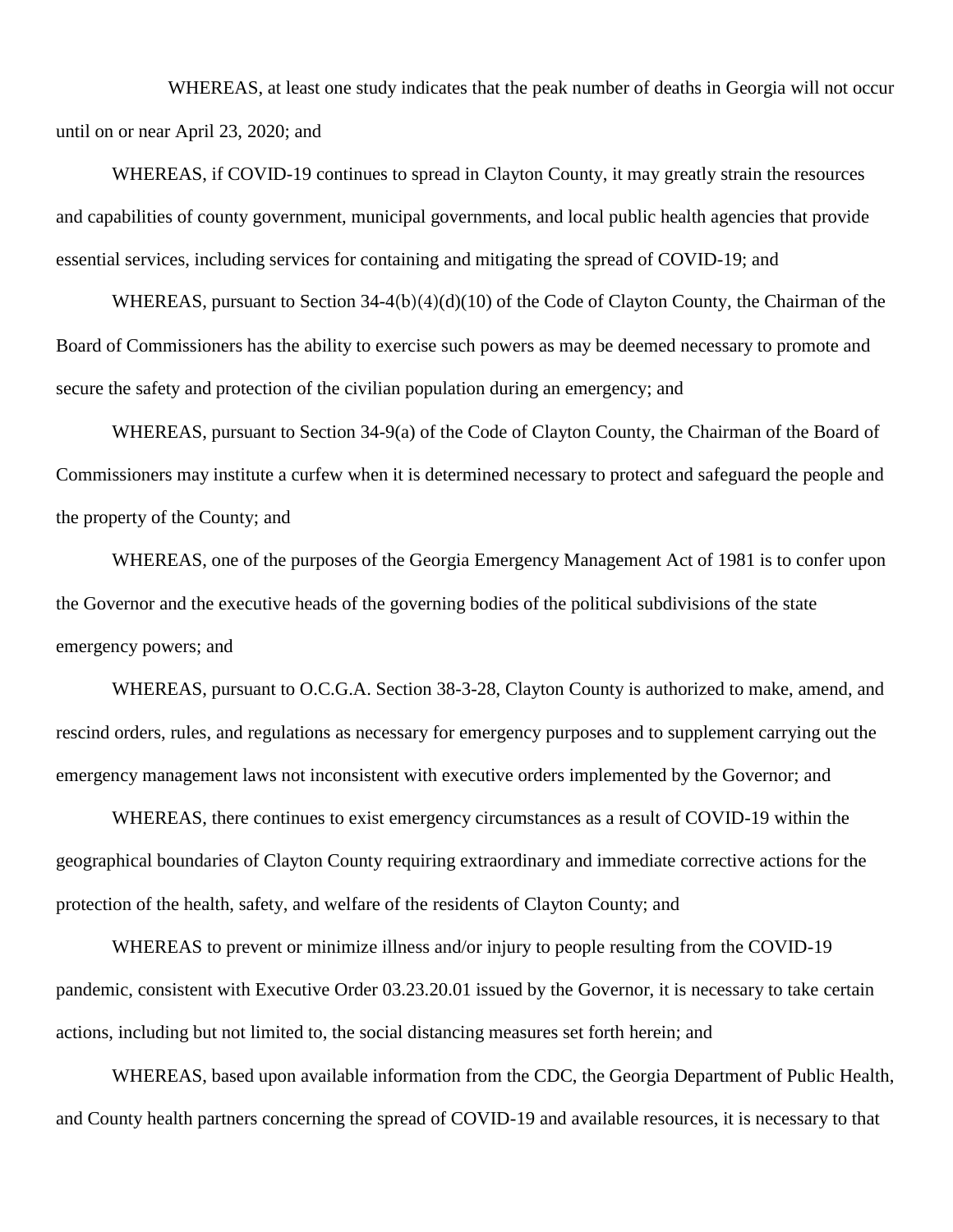the maximum number of people self-isolate in their place of residence to the maximum extent feasible, while enabling essential services to continue, in order to slow the spread of COVID-19 to the maximum extent possible; and

WHEREAS, based upon the President's Coronavirus Guidelines for America 15 Days to Slow the Spread and the Governor's Executive Order No. 03.23.20.01, when people need to leave their place of residence, whether to obtain or perform vital services, or to otherwise facilitate authorized activities necessary for continuity of social and commercial life, they should at all times reasonably possible comply with social distancing guidelines;

WHEREAS, after consultation with local health care providers, mayors in the jurisdictional bounds of Clayton County and the County's EMA director, this amended Local Emergency Order is necessary to protect the health and well-being of the citizens of Clayton County; and

NOW, THEREFORE, pursuant to the authority vested in me as Chairman of the Clayton County Board of Commissioners by local and state law;

## IT IS HEREBY ORDERED that:

- 1. **Shelter in place.** All individuals currently living within the unincorporated jurisdiction of Clayton County (the "County") shall remain at their place of residence. To the extent individuals are using shared or outdoor spaces, they must at all times as reasonably possible maintain social distancing of at least six feet from any other person when they are outside their residence. All individuals may leave their residences only for:
	- a. Essential Activities
	- b. Essential Governmental Functions
	- c. To operate Essential Businesses.

Individuals experiencing homelessness are exempt from this Section, but are strongly urged to obtain shelter, and governmental and other entities are strongly urged to make such shelter available as soon as possible and to the maximum extent practicable (and to utilize Social Distancing Requirements as defined in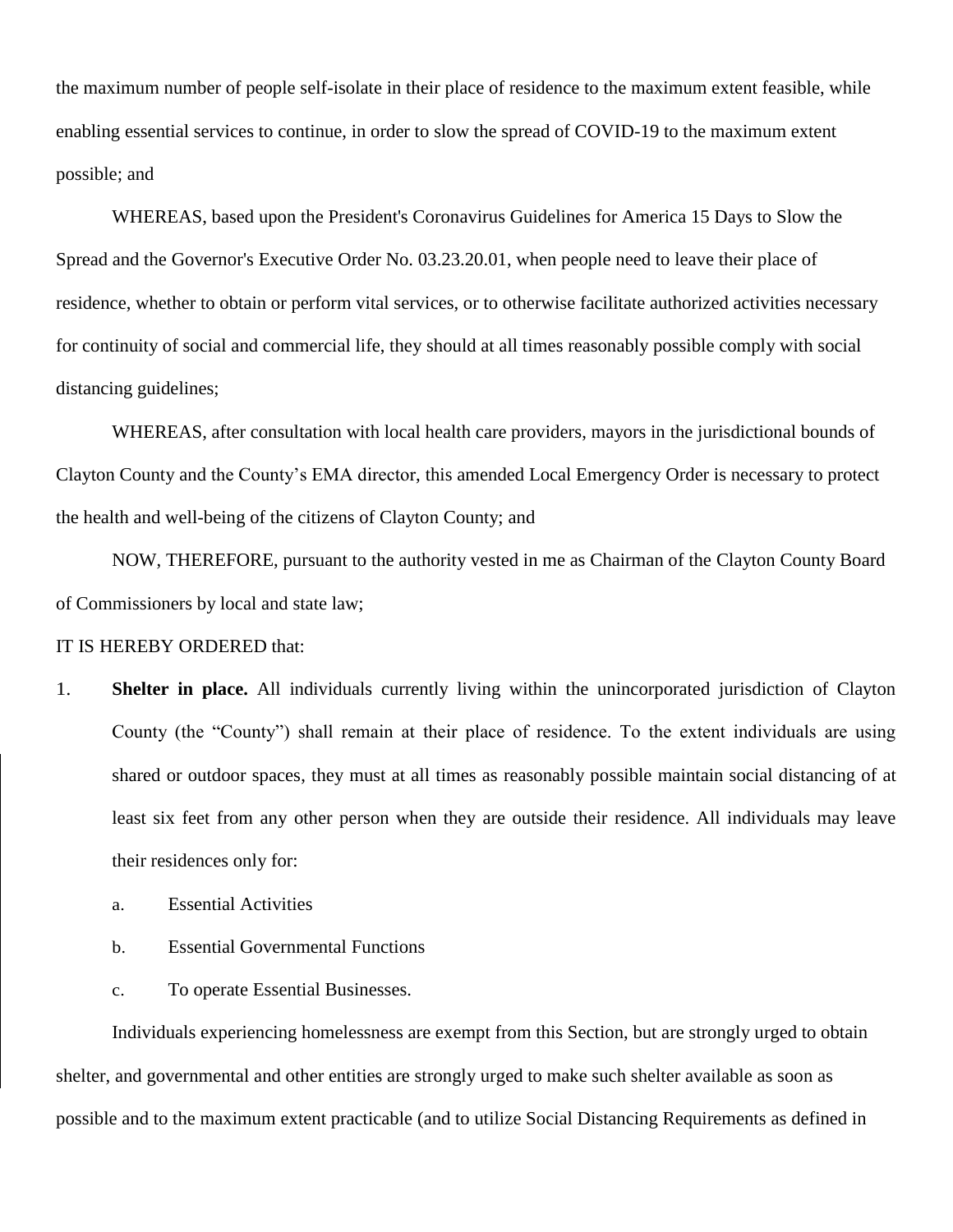Section 10 below).

- 2. All businesses with a facility in the County, except Essential Businesses as defined below in Exhibit A, are required to cease all activities at facilities located within the County except Minimum Basic Operations, as defined in Section 8. For clarity, businesses may also continue operations consisting exclusively of employees or contractors performing activities at their own residences (i.e., working from home). All Essential Businesses are strongly encouraged to remain open. To the greatest extent feasible, Essential Businesses shall comply with Social Distancing Requirements as defined in Section 10 below, including, but not limited to, when any customers are standing in line
- 3. All public or private assemblages, events and gatherings shall be prohibited within the County. This includes, but is not limited to, weddings, religious gatherings, parties, funerals, sporting events, social events, conferences and other gatherings. Exceptions apply to critical facilities as may be determined by the County but explicitly include critical government facilities providing essential services, schools or institutions of higher learning, grocery stores and pharmacies, hospitals and medical offices and facilities. Nothing in this Order prohibits the gathering of members of a household or living unit.
- 4. **Essential Activities.** For purposes of this Order, individuals may leave their residence only to perform any of the following "**Essential Activities**." But people at high risk of severe illness from COVID-19 and people who are sick are urged to stay in their residence to the extent possible except as necessary to seek medical care. In addition, individuals who have tested positive for COVID-19, who are suspected to have COVID-19 based on symptoms and a known exposure to a person with COVID-19 or who have been in close contact with a person with known or suspected COVID-19 are required by the Georgia Department of Public Health to isolate or quarantine themselves at home.
	- a. To engage in activities or perform tasks essential to their health and safety, or to the health and safety of their family or household members or partners or significant others (including, but not limited to, pets), such as, by way of example only and without limitation, obtaining medical supplies or medication, visiting a health care professional, or obtaining supplies they need to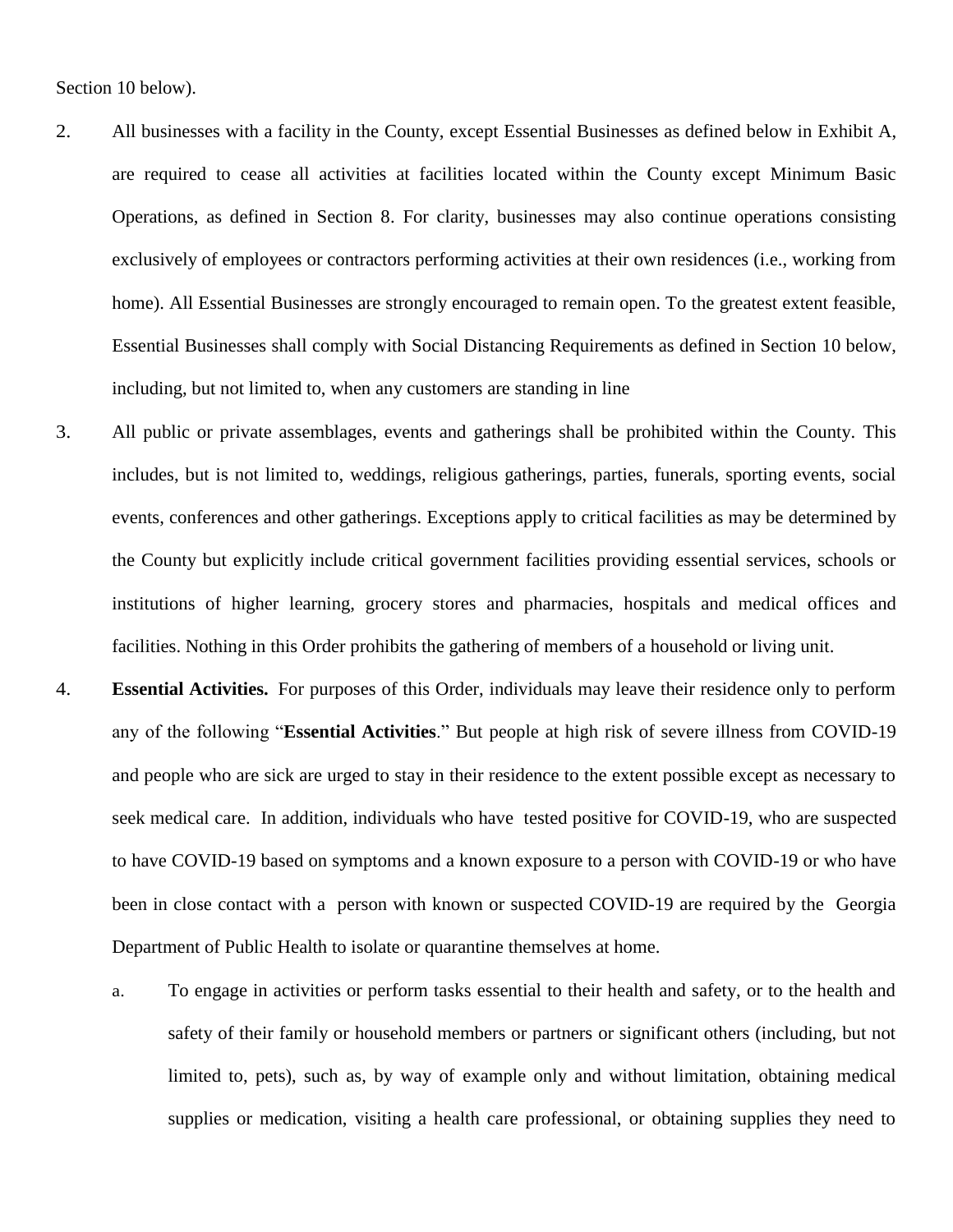work from home.

- b. To obtain necessary services, supplies or food for themselves and their family or household members, or to deliver those services or supplies to others, such as, by way of example only and without limitation, canned food, dry goods, fresh fruits and vegetables, pet supplies, fresh meats, fish, and poultry, and any other household consumer products, and products necessary to maintain the safety, sanitation, and essential operation of residences.
- c. To engage in outdoor activity, provided the individuals comply with Social Distancing Requirements as defined in Section 10, such as, by way of example and without limitation, walking, hiking, running, or bicycling.
- d. To perform work providing essential products and services at an Essential Business or to otherwise carry out activities specifically permitted in this Order, including Minimum Basic Operations.
- e. To care for a family member or pet in another household.
- 5. For purposes of this Order, individuals may leave their residence to work for or obtain services at any "**Healthcare Operations**" including hospitals, clinics, dentists, pharmacies, pharmaceutical and biotechnology companies, other healthcare facilities, healthcare suppliers, home healthcare services providers, mental health providers, or any related and/or ancillary healthcare services. "Healthcare Operations" also includes veterinary care and all healthcare services provided to animals. This exemption shall be construed broadly to avoid any impacts to the delivery of healthcare, broadly defined. "Healthcare Operations" does not include fitness and exercise gyms and similar facilities.
- 6. For purposes of this Order, individuals may leave their residence to provide any services or perform any work necessary to the operations and maintenance of "**Essential Infrastructure**," including, but not limited to, public works construction, construction and all related activities (in particular affordable housing or housing for individuals experiencing homelessness), airport operations, water, sewer, gas, electrical, oil refining, roads and highways, public transportation, solid waste collection and removal,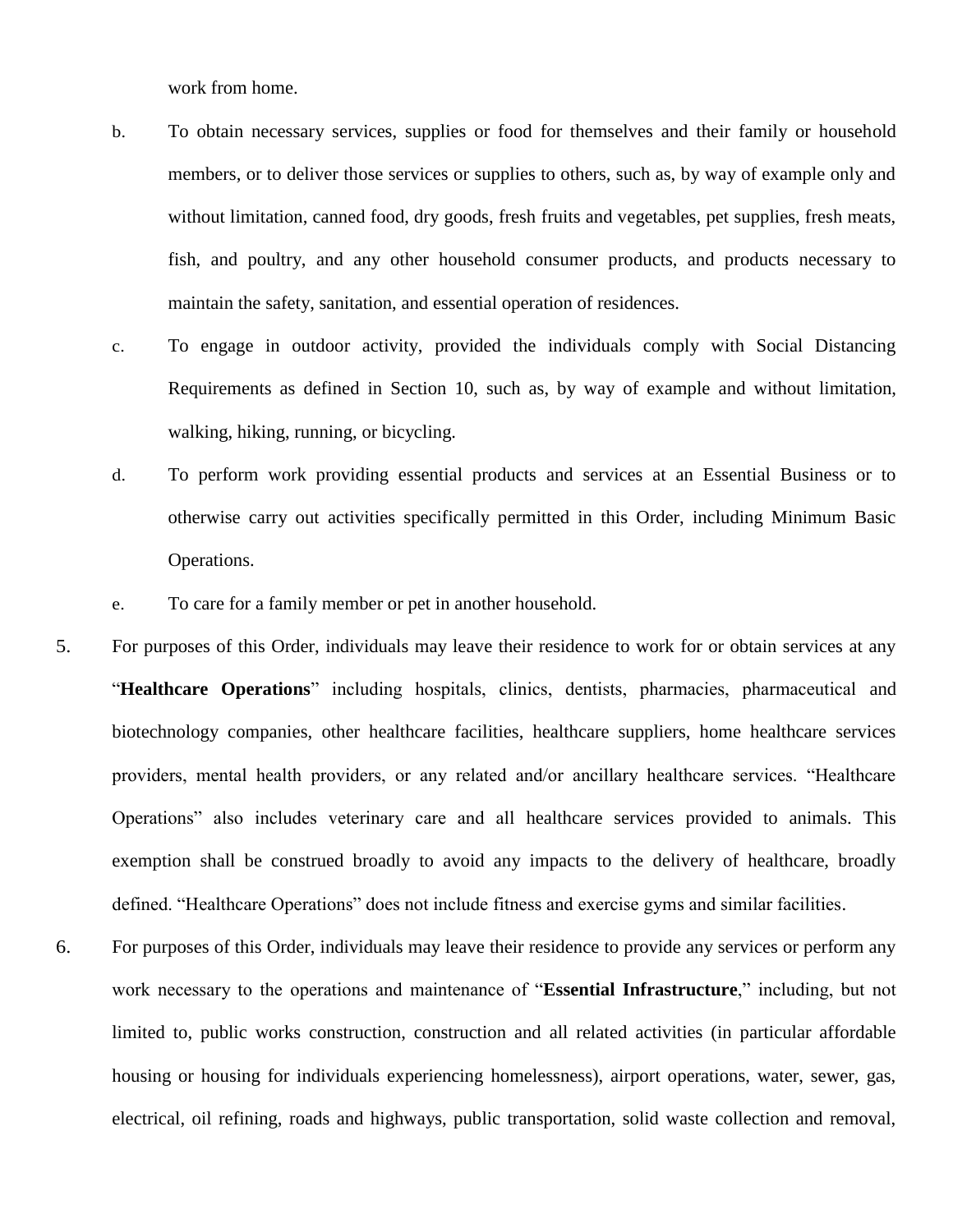internet, and telecommunications systems (including the provision of essential global, national, and local infrastructure for computing services, business infrastructure, communications, and web-based services), provided that they carry out those services or that work in compliance with Social Distancing Requirements as defined this Section, to the extent possible.

- 7. **Essential Government Functions.** For purposes of this Order, all first responders, emergency management personnel, emergency dispatchers, court personnel, and law enforcement personnel, and others who need to perform essential services are categorically exempt from this Order. Further, nothing in this Order shall prohibit any individual from performing or accessing "Essential Governmental Functions," as determined by the governmental entity performing those functions. Each governmental entity shall identify and designate appropriate employees or contractors to continue providing and carrying out any Essential Governmental Functions.
- 8. For the purposes of this Order, "**Minimum Basic Operations**" include the following, provided that employees comply with Social Distancing Requirements to the extent possible, while carrying out such operations.
	- a. The minimum necessary activities to maintain the value of the business's inventory, ensure security, process payroll and employee benefits, or for related functions.
	- b. The minimum necessary activities to facilitate employees of the business being able to continue to work remotely from their residences.

9. For purposes of this Order, "residences" include hotels, motels, shared rental units and similar facilities.

10. **Social Distancing Requirements**. For purposes of this Order, "Social Distancing Requirements" includes maintaining at least six (6) foot social distancing from other individuals, washing hands with soap and water for at least twenty seconds as frequently as possible or, if soap and water is not available, using an alcohol-based hand sanitizer containing at least 60% alcohol, covering coughs or sneezes (into the sleeve or elbow, not hands), regularly cleaning high-touch surfaces, and not shaking hands,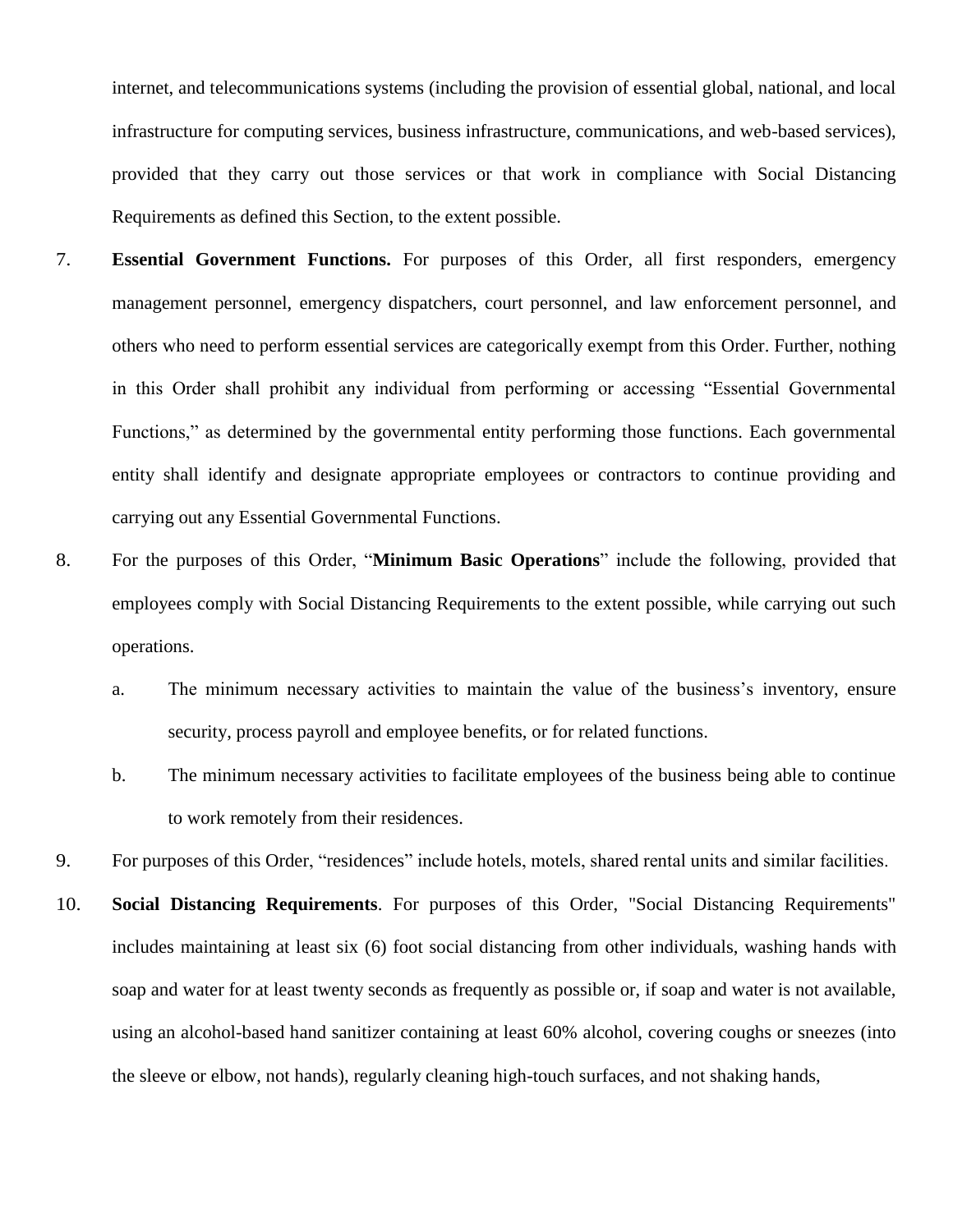- 11. In recognition that the County does not have the personnel or resources to monitor and police distancing or gathering limitations or stay at place of residence requirements for all individuals currently living within the territorial limits of unincorporated Clayton County, the Clayton County Police Department and other departments of the County as deemed necessary by the Chief Operating Officer under this Order are authorized to support compliance with this Order through information delivery and education of individuals regarding the imminent threat to public health posed by COVID-19.
- 12. This Order shall become effective at 12:01 a.m. on April 1, 2020 and will continue to be in effect until 11:59 p.m. on April 12, 2020, or until it is extended, rescinded, superseded, or amended in writing by the Chairman.
- 13. If any provision of this Order to the application thereof to any person or circumstance is held to be invalid, the reminder of the Order, including the application of such part or provision to other persons or circumstances, shall not be affected and shall continue in full force and effect. To this end, the provisions of this Order are severable.
- 14. All Ordinances or parts of Ordinances in conflict with this Ordinance are, to the extent of such conflict, hereby temporarily suspended.
- 15. The Clayton County Emergency Management Agency shall continue operating under the Emergency Operations Plan and Incident and Support Annexes and (2) the County continue to implement sections 34-4; 34-5; 34-6; 34-7; 34-8 of the Official Code of Clayton County, Georgia;
- 16. To the extent that any provisions of this Order conflict with the March 16, 2020 Declaration of Emergency or any Local Emergency Order issued thereunder, the more restrictive provisions shall control.

ENTERED at 4:45pm on March 31, 2020

Signeo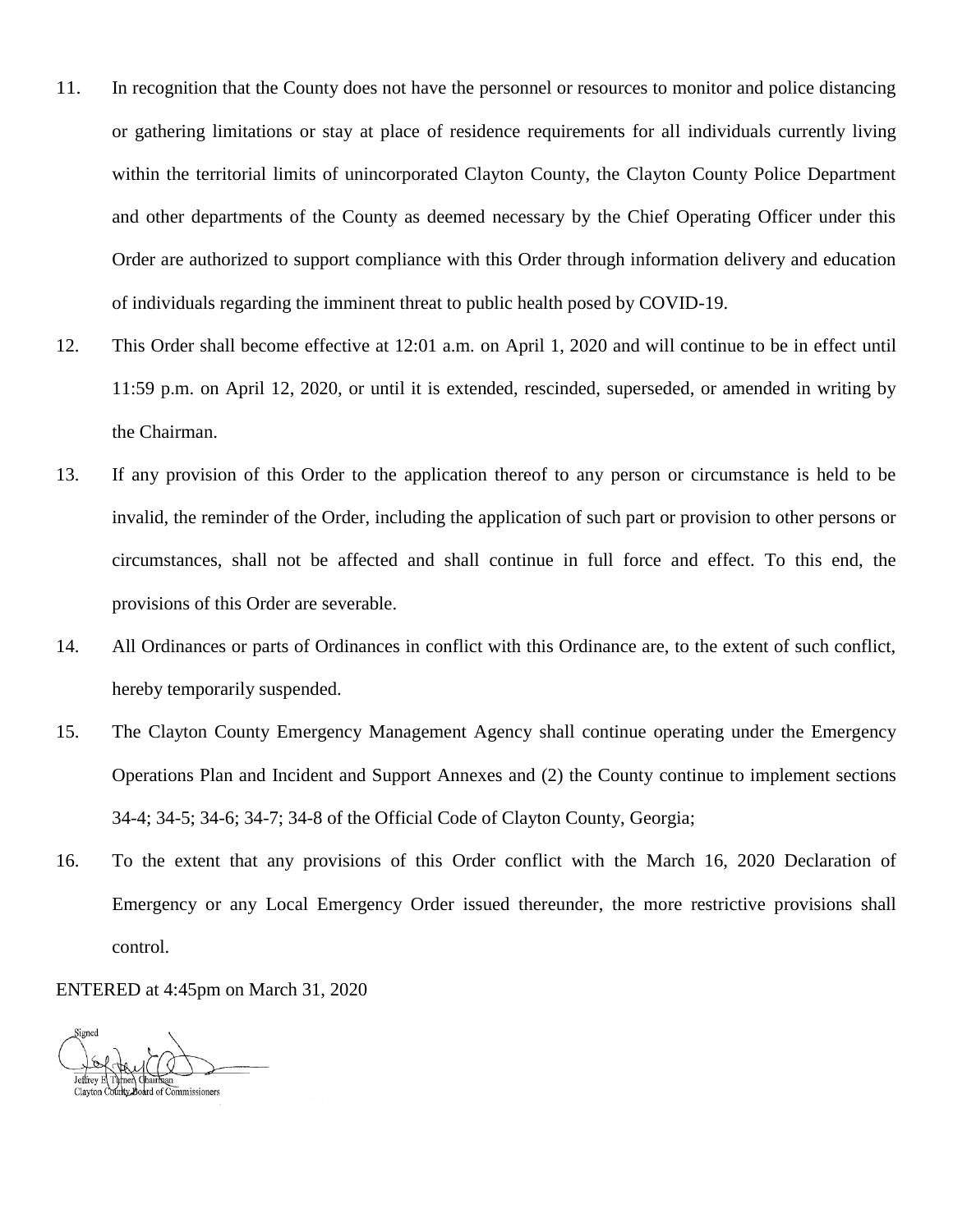## Exhibit A

The following businesses are considered "Essential Businesses" under this Order:

- a. Healthcare Operations and Essential Infrastructure;
- b. Grocery stores, certified farmers' markets, farm and produce stands, supermarkets, food banks, convenience stores, and other establishments engaged in the retail sale of canned food, dry goods, fresh fruits and vegetables, pet supply, fresh meats, fish, and poultry, and any other household consumer products (such as cleaning and personal care products). This includes stores that sell groceries and also sell other non-grocery products, and products necessary to maintaining the safety, sanitation, and essential operation of residences;
- c. Food cultivation, including farming, livestock, and fishing;
- d. Businesses that provide food, shelter, and social services;
- e. Newspapers, television, radio, and other media services;
- f. Gas stations and auto-supply, auto-repair, and related facilities;
- g. Banks and related financial institutions;
- h. Hardware stores;
- i. Plumbers, electricians, exterminators, janitorial and other service providers who provide services that are necessary to maintaining the safety, sanitation, and essential operation of residences, essential activities, and Essential Businesses;
- j. Businesses providing mailing and shipping services, including post office boxes;
- k. Educational institutions-including private K-12 schools, colleges, and universities-for purposes of facilitating distance learning or performing essential functions, provided that social distancing of six-feet per person is maintained to the greatest extent possible;
- l. Laundromats, drycleaners, and laundry service providers;
- m. Restaurants and other facilities that prepare and serve food, but only for delivery or carry out. Schools and other entities that typically provide free food services to students or members of the public may continue to do so under this Ordinance on the condition that the food is provided to students or members of the public on a pick-up and take-away basis only. Schools and other entities that provide food services under this exemption shall not permit the food to be eaten at the site where it is provided, or at any other gathering site;
- n. Businesses that supply products needed for people to work from home;
- o. Businesses or manufacturers that supply other essential businesses with the support or supplies necessary to operate;